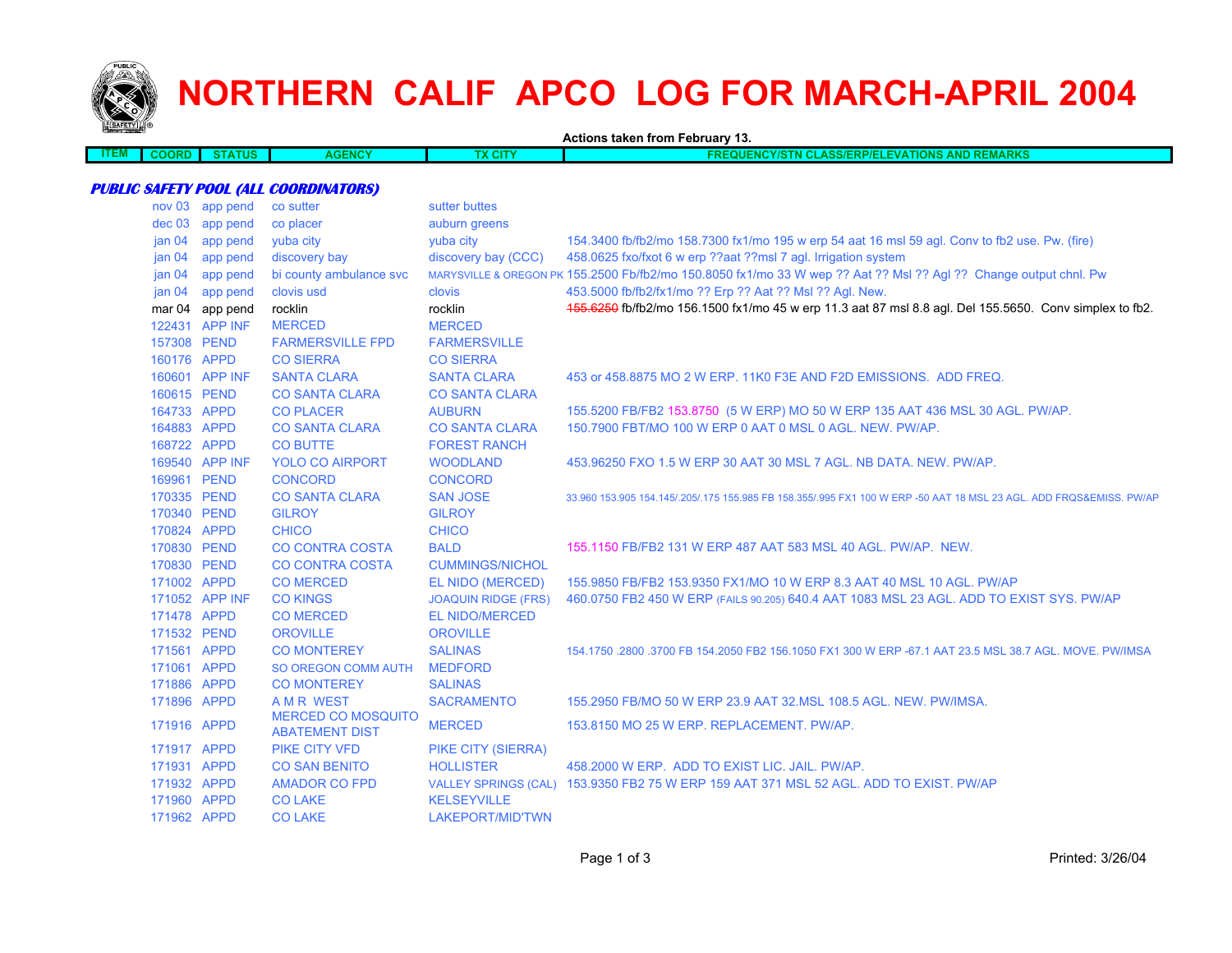| 171963 APPD      |                           | <b>CO LAKE</b>                               | <b>LAKEPORT</b>                             | 155.970 FB 155.6250 FX1 -55 AAT 426 MSL 50 AGL. ADD TO EXIST. PW/AP.                                   |
|------------------|---------------------------|----------------------------------------------|---------------------------------------------|--------------------------------------------------------------------------------------------------------|
| 171991 APPD      |                           | <b>BARTON MEM HOSP</b>                       | <b>SO LK TAHOE</b>                          |                                                                                                        |
| 172047 APPD      |                           | <b>CO MONTEREY</b>                           | <b>SALINAS</b>                              |                                                                                                        |
|                  | 172077 APP INF            | <b>JACKSON RANCHERIA</b><br><b>TRIBAL PD</b> | <b>JACKSON</b>                              |                                                                                                        |
| 172196 APPD      |                           | <b>CO CALAVERAS</b>                          | <b>COPPEROPOLIS</b>                         |                                                                                                        |
| 172225 APPD      |                           | <b>STANISLAUS COMM SVC</b><br><b>AGENCY</b>  | <b>MODESTO</b>                              | 453.7500 FB2/MO 25 W ERP 0.8 AAT 9.4 MSL 12.5 AGL, NEW, PW/AASHTO                                      |
| 172323 APPD      |                           | <b>CSU FRESNO</b>                            | <b>FRESNO</b>                               | 453,5000 FB2/FX1/MO 25 W ERP 25.4 AAT 102 MSL 24 AGL. NEW. PW/AP                                       |
| 172372 PEND      |                           | <b>SEASIDE</b>                               | SEASIDE (MON)                               |                                                                                                        |
| 172425 APPD      |                           | ST CA: CDF                                   | <b>GRASS VALLEY</b>                         |                                                                                                        |
| 172450 APPD      |                           | PATTERSON DIST AMB                           | <b>PATTERSON</b>                            | 155.2650 MO 60 W ERP. RESTORAL. PW/IMSA.                                                               |
| 172496 APPD      |                           | <b>WALNUT CREEK</b>                          | CO CONTRA COSTA                             | 453/458.0875 2474 MO 2 W ERP. BOMB ROBOT.                                                              |
|                  |                           | 172517 FREQ HLD CO GLENN                     | <b>FRUTO/WILLOWS</b>                        | ???.???? FB/MO 2 W ERP ?? AAT 488 MSL 20 AGL. REQUESTS TWO NEW PAIRS UHF. PW/AP.                       |
| 172522 APPD      |                           | ST CA: CDF                                   | <b>STATEWIDE</b>                            | 151.1525 .1675 .1875 .2575 .3025 .3175 3325 .3475 .3625 .3775 .3925 .4525 .4675 MO 100 W ERP.NB. PW/AF |
| 172522 APPD      |                           | ST CA: CDF                                   | <b>STATEWIDE</b>                            |                                                                                                        |
| 172597 APPD      |                           | <b>WEYERHAUSER CORP</b>                      | <b>SALINAS</b>                              | 72.06 08 32 44 52 60 75.44 52 60 MO 1 W ERP. WB VOICE IG/PCIA.                                         |
| 172827 APPD      |                           | <b>FAIRFIELD</b>                             | <b>FAIRFIELD</b>                            | 458.98750 FXO/FXOT 2 W ERP -55.2 AAT 5.8 MSL 7 AGL. NB/F1D. PW/AP                                      |
| 172842 APPD      |                           | <b>CO MONTEREY</b>                           | <b>CO MONTEREY</b>                          | 453,8000 FBT 35 W ERP GPS/RTK, PW/AASHTO                                                               |
| 172849 PEND      |                           | <b>BERKELEY</b>                              | <b>BERKELEY</b>                             |                                                                                                        |
|                  | 172859 APP INF            | <b>HEALDSBURG</b>                            | <b>HEALDSBURG</b>                           |                                                                                                        |
| 172959 APPD      |                           | <b>DAVIS</b>                                 | <b>DAVIS</b>                                | 453&458.0625 FXO/FXOT 2 W ERP. IRRIGATION SYSTEMS. PW/AP. REPLACEMENT.                                 |
| 172816 APPD      |                           | <b>BOULDER CREEK FPD</b>                     |                                             | BOULDER CRK(SCRU) 453.03750 MO 2 W ERP. PERSONEL MONITORING SYSTEM. PW/AP                              |
| 173021 APPD      |                           | BARREL TEN QUARTER CIRCLE ESCALON            |                                             | 173.33750 FXO/MO 20 W ERP 13.1 AAT 29 MSL 11 AGL. IG/FIT                                               |
| 173003 APPD      |                           | <b>CO TULARE</b>                             | <b>PORTERVILLE</b>                          |                                                                                                        |
| 173110 APPD      |                           | <b>LINCOLN</b>                               | <b>LINCOLN</b>                              |                                                                                                        |
| 173116 APPD      |                           | ST CA: DOT                                   | <b>OAKLAND</b>                              | 47.0200 .0600 110 W EERP -11 AAT 9.1 MSL 73.8 AGL, MINOR MODS, PW/AP.                                  |
|                  | 173167 ADJ STATE CO KINGS |                                              | <b>CO KINGS</b>                             |                                                                                                        |
| 173249 PEND      |                           | <b>ROSEVILLE</b>                             | <b>ROSEVILLE</b>                            |                                                                                                        |
|                  | 173256 new 3/16           | CO CONTRA COSTA                              | BALD, ROCKY, CUMM, PL<br>HL, KREGOR, NICHOL |                                                                                                        |
|                  | 173258 new 3/16           | CO CONTRA COSTA                              | KREGOR, HIGHLAND, PL<br>HILL, PITTSBRG      |                                                                                                        |
|                  | 173262 new 3/16           | CO CONTRA COSTA                              | KREGOR, MTZ, PL HILL,<br>ROCKY, BALD, CUMM  |                                                                                                        |
|                  | 173265 APP INF            | <b>MTN VALLEY USD</b>                        | HAYFORK (TRI)                               | 155,2200 FB/MO 69.5 W ERP -315.9 AAT 718 MSL 12 AGL, RESTORE, PW/AP                                    |
|                  | 173292 APP INFO TURLOCK   |                                              | <b>TURLOCK</b>                              |                                                                                                        |
| 173381 PEND      |                           | CO MENDOCINO                                 | <b>UKIAH</b>                                | ???.???? MO 5 W ERP. PW/AP                                                                             |
|                  | 173387 NEW 3/18           | <b>CORTE MADERA</b>                          | <b>CORTE MADERA</b>                         | ???.???? FB/FBS/MO 92 W ERP 28 AAT 49 MSL 64 AGL. NEW. PW/AP                                           |
| 173415 APPD      |                           | <b>TRACY</b>                                 | <b>TRACY</b>                                |                                                                                                        |
| 173421 PEND      |                           | Co Del Norte                                 | <b>CRESCENT CITY</b>                        |                                                                                                        |
| 470-512 MHz POOL |                           |                                              |                                             |                                                                                                        |
|                  | nov 02 app pend           | st ca: oes                                   | bay area (coord chnl)                       |                                                                                                        |
| 170597 APPD      |                           | R SUSAINATHAN                                | LOS GATOS                                   | 484 83750 FB6/MO 500 W FRP 715 AAT 1023 6 MSL 52 4 AGL NEW IG/PCIA                                     |